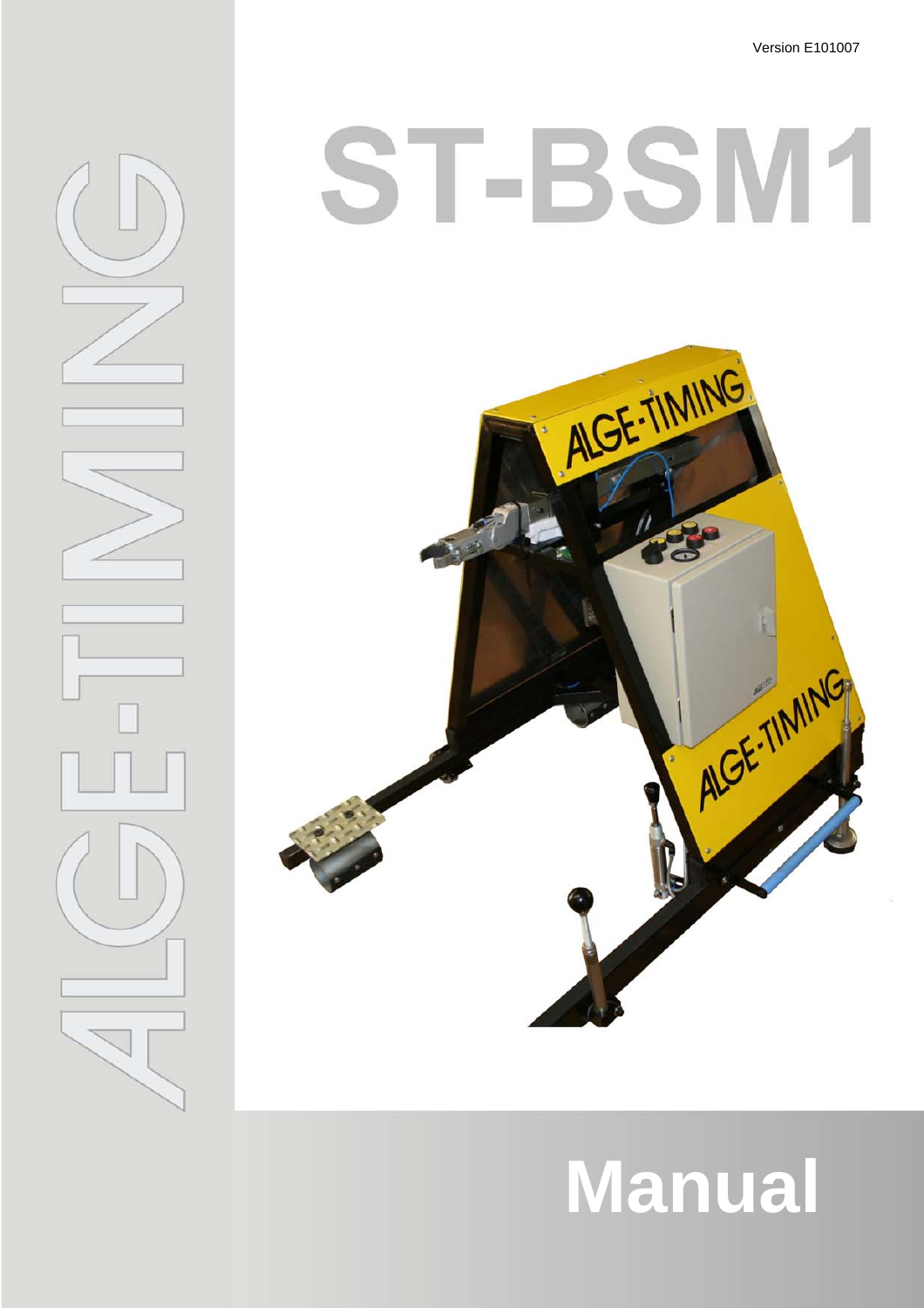

### **Important Information**

#### **General**

Before using your ALGE-TIMING device read the complete manual carefully. It is part of the device and contains important information about installation, safety and its intended use. This manual cannot cover all conceivable applications. For further information or in case of problems that are mentioned not at all or not sufficiently detailed, please contact your **ALGE-TIMING** representative. You can find contact details on our homepage [www.alge-timing.com](http://www.alge-timing.com/)

#### **Safety**

Apart from the information of this manual all general safety and accident prevention regulations of the legislator must be taken into account.

The device must only be used by trained persons. The setting-up and installation must only be executed according to the manufacturer's data.

#### **Intended Use**

The device must only be used for its intended applications. Technical modifications and any misuse are prohibited because of the risks involved! ALGE-TIMING is not liable for damages that are caused by improper use or incorrect operation.

#### **Power supply**

The stated voltage on the type plate must correspond to voltage of the power source. Check all connections and plugs before usage. Damaged connection wires must be replaced immediately by an authorized electrician. The device must only be connected to an electric supply that has been installed by an electrician according to IEC 60364-1. Never touch the mains plug with wet hands! Never touch live parts!

#### **Cleaning**

Please clean the outside of the device only with a smooth cloth. Detergents can cause damage. Never submerge in water, never open or clean with wet cloth. The cleaning must not be carried out by hose or high-pressure (risk of short circuits or other damage).

#### **Liability Limitations**

All technical information, data and information for installation and operation correspond to the latest status at time of printing and are made in all conscience considering our past experience and knowledge. Information, pictures and description do not entitle to base any claims. The manufacturer is not liable for damage due to failure to observe the manual, improper use, incorrect repairs, technical modifications, use of unauthorized spare parts. Translations are made in all conscience. We assume no liability for translation mistakes, even if the translation is carried out by us or on our behalf.

#### **Disposal**

If a label is placed on the device showing a crossed out dustbin on wheels (see drawing), the European directive 2002/96/EG applies for this device.

Please get informed about the applicable regulations for separate collection of electrical and electronical waste in your country and do not dispose of the old devices as household waste. Correct disposal of old equipment protects the environment and humans against negative consequences!



#### **Copyright by** ALGE-TIMING **GmbH**

All rights reserved. Any duplication, either in full or in part, requires the prior written consent of the copyright holder.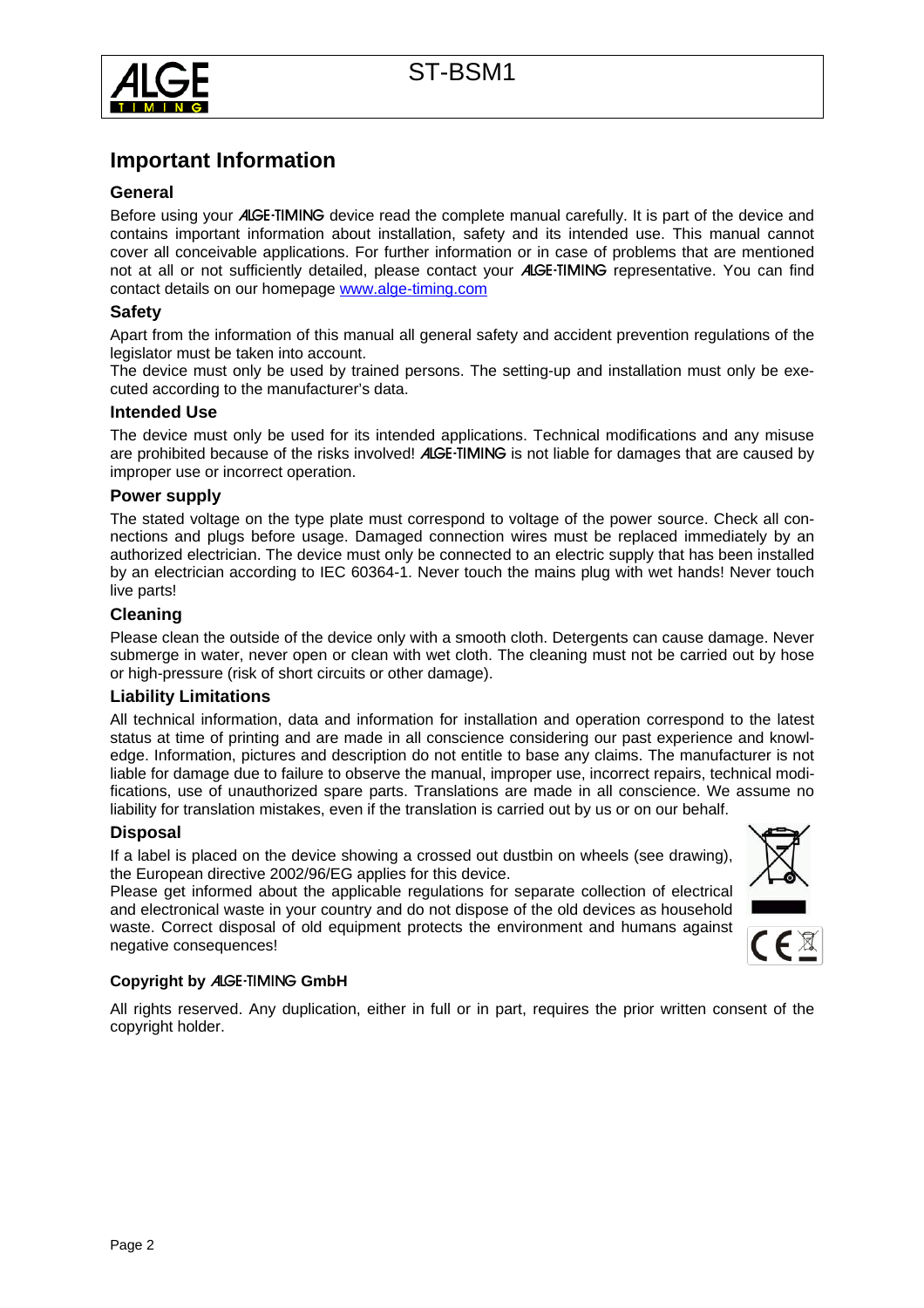

## **Table of contents**

*Subject to changes.* 

#### **Copyright by:**

ALGE-TIMING GmbH Rotkreuzstrasse 39 A-6890 Lustenau [office@alge-timing.com](http://www.alge-timing.com/) http://www.alge-timing.com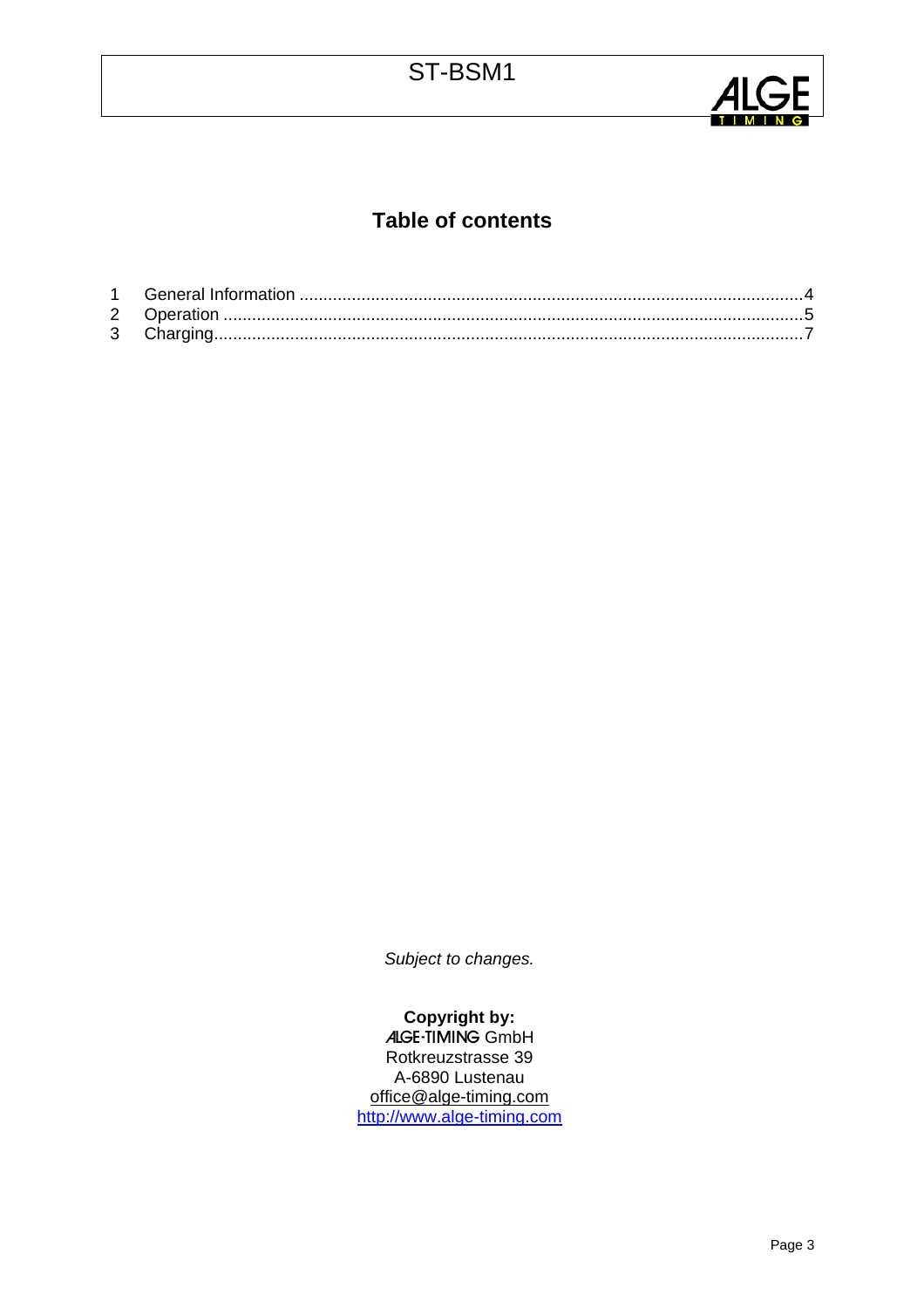<span id="page-3-0"></span>

# **1 General Information**

For many disciplines in track cycling a starter is necessary. With the starter you can fasten and lock the race bike. With the start impulse the start machine unlocks the cyclist and he can start into the race.

#### **The start machine is used for the following events:**

- 500 meter
- 1 kilometer
- team speed
- individual pursuit
- team pursuit

#### **The ST-BSM1 is a variable adjustable pneumatic start machine (with compressor) that meets the highest requirements for all levels of track cycling:**

- start output (banana sockets)
- start input (banana sockets)
- connection for compressor
- meter for compressed air
- push button for back wheel holder closing
- push button for back wheel holder opening
- push button for saddle holder closing
- push button for saddle holder opening
- push button for back wheel stand
- 2 x operation switch
- fixing point for back wheel
- fixing point for saddle
- back wheel stand
- internal 12V rechargeable battery with integrated charger
- adjustable level for track slope



Compressor

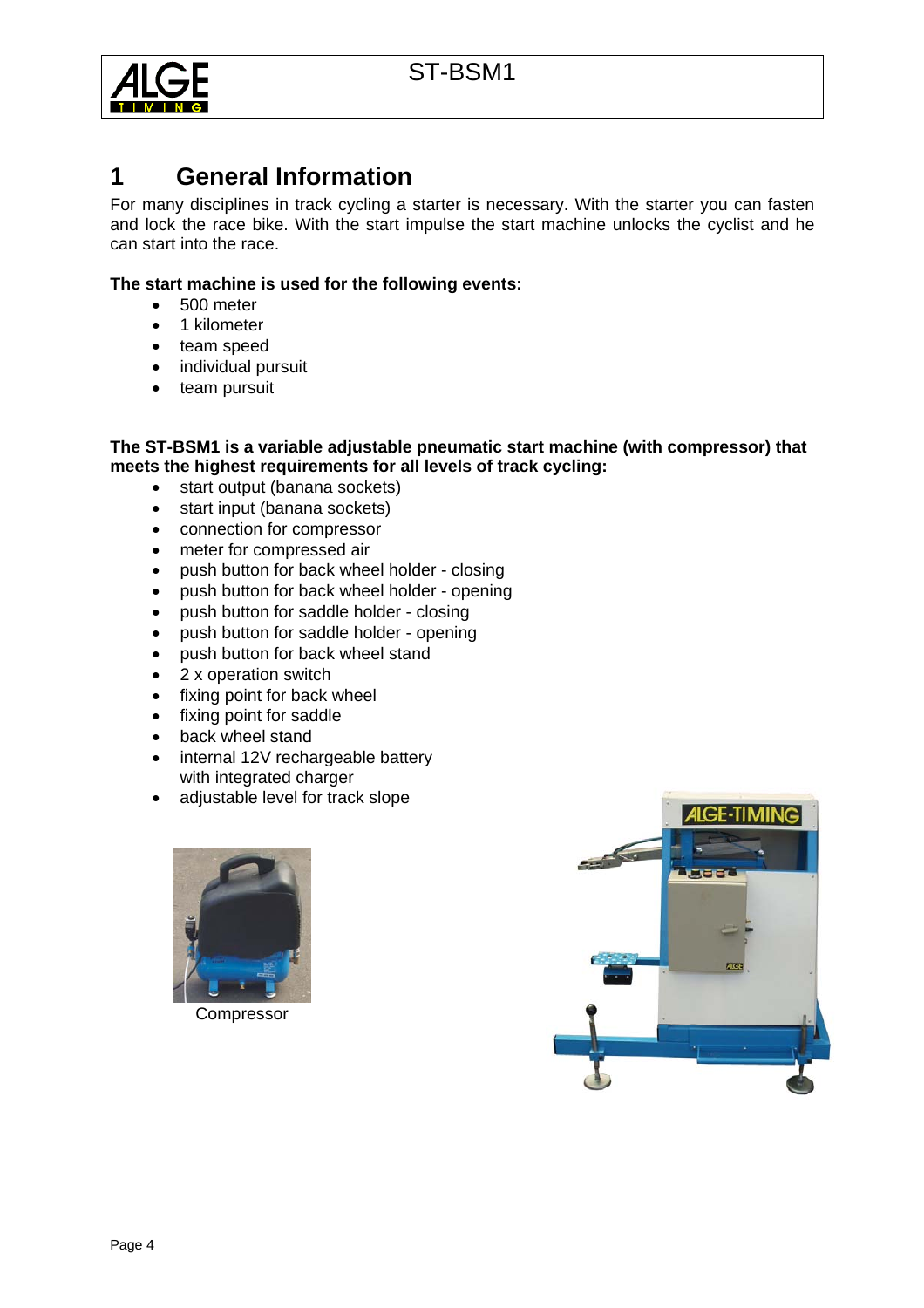

# <span id="page-4-0"></span>**2 Operation**

The ST-BSM1 is designed to use with the ALGE-TIMING Cyclestart System. Nevertheless, it can also be controlled with any other starting-device which is using a closing contact.

The main advantage of the ST-BSM1 starter is that it keeps the bicycle fastened by those three points that are more applicable for its safety. We have illustrated these points in fig. 1 and 2.

Two frames form the starter's main body. While the lower one is firm, the upper one can slide along, so we can place different bicycle sizes without further adjustments of the starter.

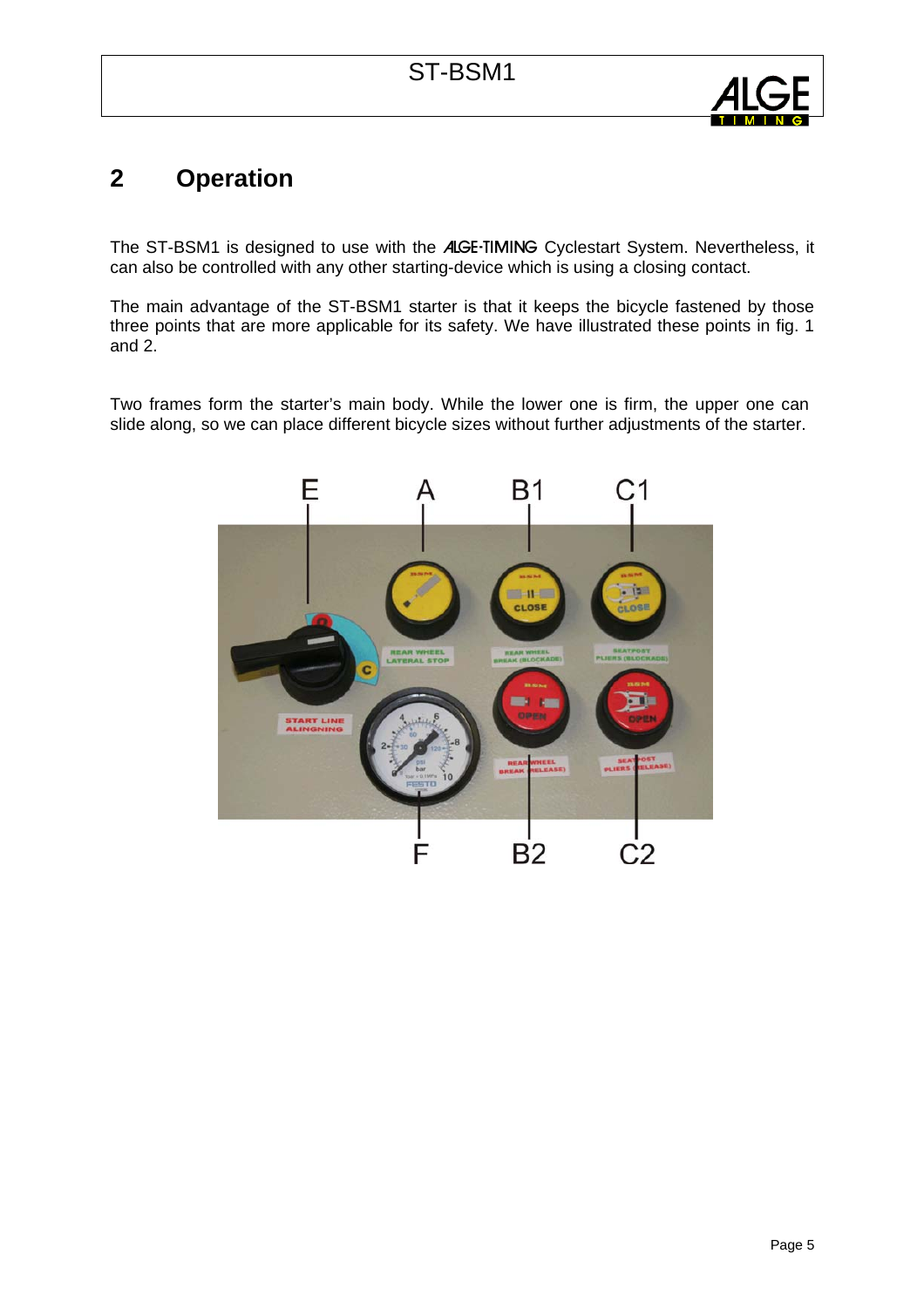



- 1. By means of a pneumatic cylinder, a lateral stop is set to avoid that the rear wheel slides if the racer moves. This cylinder is situated at the bottom of the wheel. We name it fastening point 1. It is controlled with yellow button A.
- 2. Two pneumatic cylinders, with a non-turning piston each, fix the rear wheel by means of two brake shoes. We call it fastening point 2. It is placed at 120° from fastening point 1. The two buttons B control this fastening point: the yellow B1 blocks the system and the red B2 releases it, e.g. in case that pedals or connecting rods are not in a correct position. Also, those cylinders can reduce the width to adjust the different rim thick and the height for 26" and 28" wheels.
- 3. An arm fastens the bicycle's upper part, equipped with articulated pliers that fasten the seat post. This is the fastening point 3. Button D releases and blocks the arm, so we can adjust it for different bicycle sizes in height. Yellow button C1 opens the pliers and red button C2 closes them.
- 4. Button E releases and blocks the upper frame and lets us align the bicycle towards the start line.
- 5. The Manometer F shows the pressure. It should have always above 4 bar so the system works.
- 6. On one side of the cycle start machine are two white banana sockets G. Connect here the start line that gives the opening commend. The red push button H is to test the start machine (to open simulate a start manually).

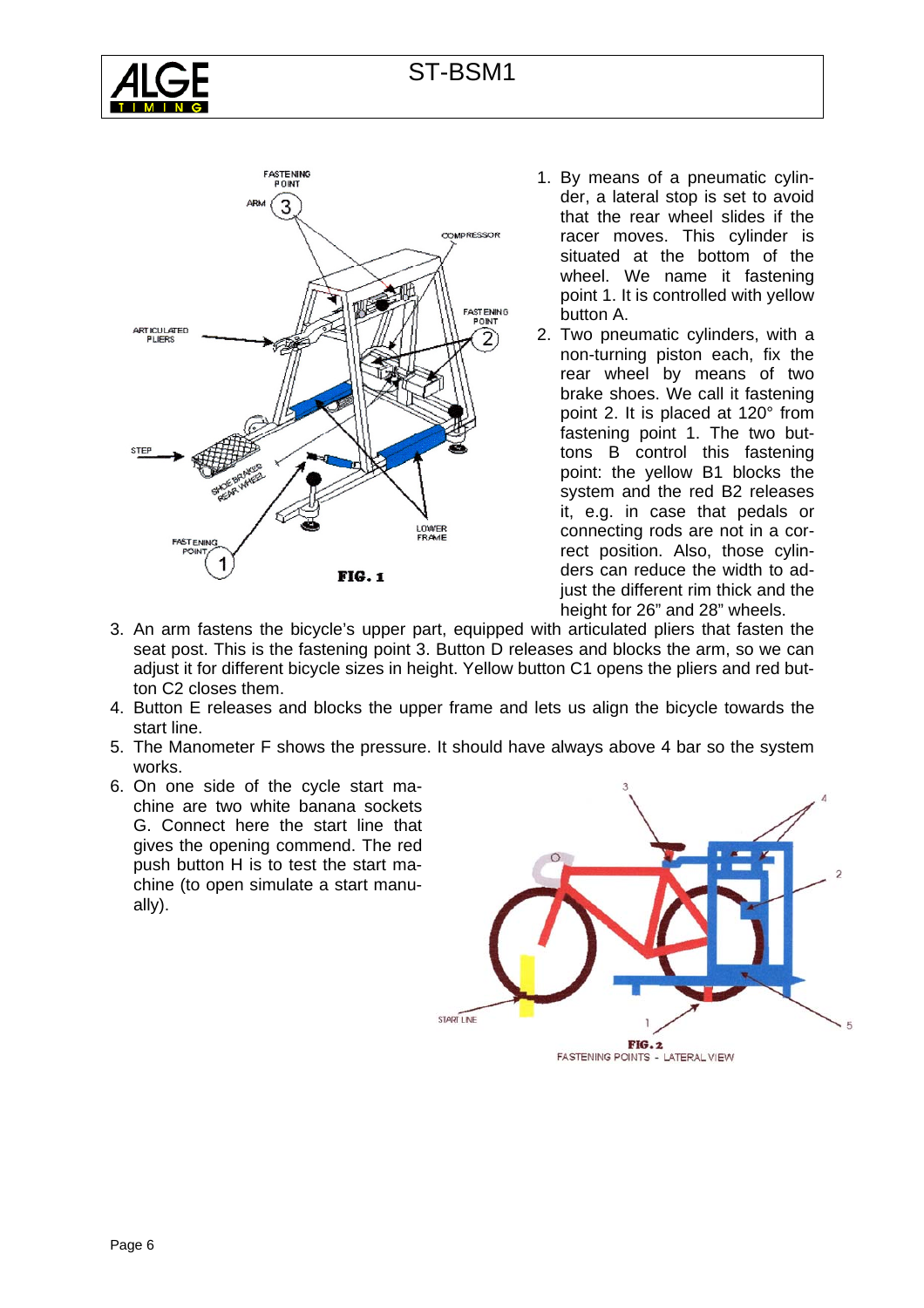# <span id="page-6-0"></span>**3 Charging**

The ST-BSM1 has an integrated rechargeable battery which has to be charged at least 14 hours. A charger is built into the start machine, so you have to connect only the power cable at the power socket I and at the mains.

The starter can then be used for more than 10,000 starts or for 5 competition days without recharging the battery.